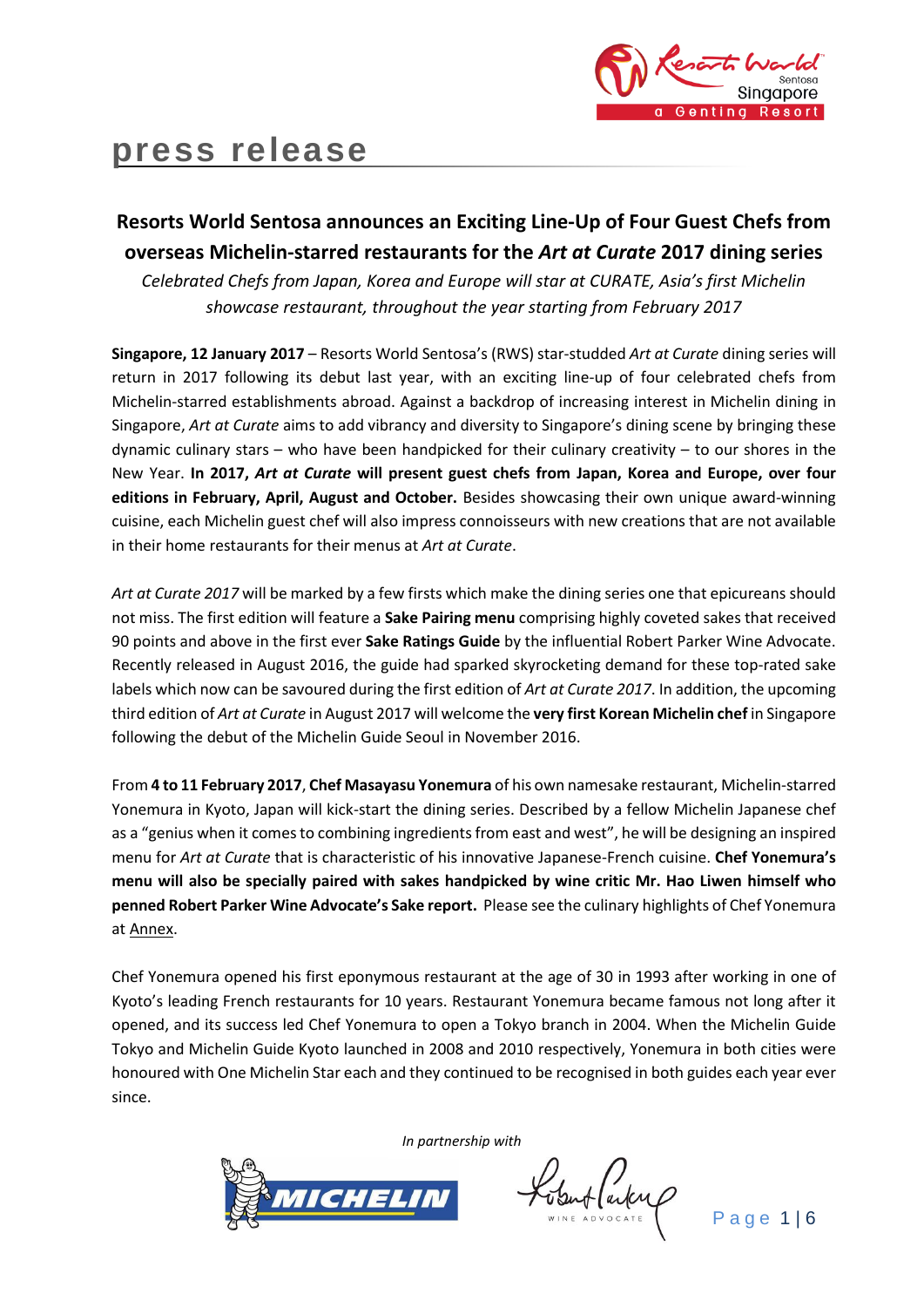The second edition of *Art at Curate* in 2017 will be helmed by an acclaimed international guest chef who will be announced in due course. The third installment of *Art at Curate* from **16 to 23 August 2017** will be headlined by **Chef Kang Min Goo** from Mingles in Seoul who recently received a Michelin Star in the inaugural Michelin Guide Seoul, Korea just in November 2016. The young chef who is only in his early 30s, is already well-known for his unique contemporary fine-dining Korean cuisine that pay homage to Korea's culinary heritage.

The fourth edition of *Art at Curate* in 2017 will bring one of the hottest chefs in Belgium to Singapore. From **5 to 12 October 2017**, **Chef Alexandre Dionisio** from the stunning Two Michelin-starred La Villa in the Sky in Brussels will be showcasing his contemporary European cuisine here. His expertly crafted dishes are refined and inspired, revealing influences from his Spanish origins.

The pioneering *Art at Curate* series at RWS has provided a first-ever dedicated platform in Asia for celebrated overseas Michelin guest chefs to showcase their diverse award-winning cuisines in Singapore, as well as for epicureans to enjoy new and exciting dining experiences by the top names in the international culinary world throughout the year. The quarterly series are held at *CURATE*, Asia's first restaurant to be helmed by visiting Michelin chefs from around the world, located at RWS.

RWS is the Title Partner of Michelin Guide Singapore, and is presenting *Art at Curate* in partnership with Michelin Guide Singapore and Robert Parker Wine Advocate. The brand new line-up of guest chefs in 2017 promises to transport new gastronomic experiences to Singapore.

For reservations, please call **(65) 6577 7288** or email [curate@rwsentosa.com.](mailto:curate@rwsentosa.com) Public who wish to receive latest updates on upcoming *Art at Curate* events can register at [www.rwsentosa.com/curate.](http://www.rwsentosa.com/curate)

- Ends -

## **Booking details:**

The first edition of *Art at Curate 2017* featuring **One Michelin-starred Chef Masayasu Yonemura** will be held at *CURATE* located at Resorts World Sentosa (The Forum, Level 1) from **4 to 11 February 2017**. Prices range from *S\$180++* for a **five-course lunch** with sake pairing to *S\$380++* for a **nine-course dinner**  with sake pairing. For reservations, please call **(65) 6577 7288** or email [curate@rwsentosa.com.](mailto:curate@rwsentosa.com) **Public early-bird booking** is available till **20 January 2017 where gourmands can book at the special prices of**  *S\$160++* for the **five-course lunch** with sake pairing and *S\$360++* for the **nine-course dinner** with sake pairing. Reservations are strictly required.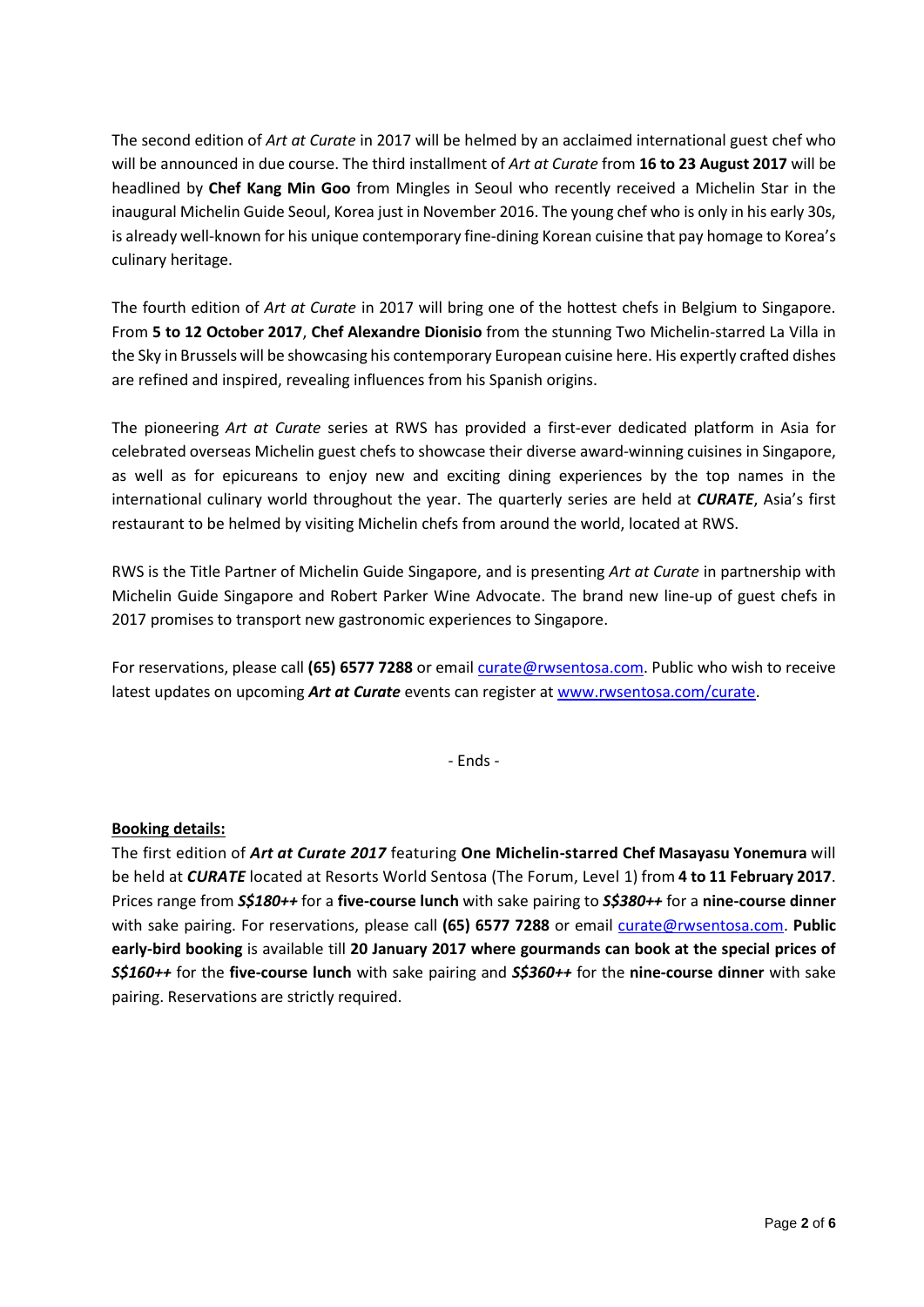## **Profile of Chef Masayasu Yonemura Chef-owner of Yonemura, Kyoto, Japan (One Michelin Star)**



Born in Kyoto, Japan, Chef Yonemura is known for his innovative Japanese-French fusion cuisine which he terms "Yonemura-style".

While he did not attend culinary school, he began working at Okumura, an upscale French restaurant in Kyoto in 1983 at the age of 20. This was where he received his culinary training and became exposed to global culinary trends and ideas over the course of ten years. In 1993, Chef Yonemura ventured out to open his namesake restaurant, "Yonemura", in Kyoto at the age of 30 and developed his signature "Yonemura-style". With the success of his first restaurant, he opened a second outlet in Tokyo in 2004.

Chef Yonemura masterfully blends Japanese and Western ingredients and techniques to create exquisite and refined contemporary dishes. His unique cuisine style, exacting standards and non-compromising approach to using only ingredients of the highest quality subsequently earned his two restaurants recognition in the Michelin Guide Tokyo and Michelin Guide Kyoto; both restaurants have been consistently honoured with One Michelin Star since the guides were first published in 2008 and 2010 respectively.

In 2010, Chef Yonemura's culinary talents took to the skies when he collaborated with All Nippon Airways to develop the menu for business class passengers. He remains as the airline's "Connoisseur" partner to date.

Chef Yonemura also frequently travels around the world to present his ideas and to showcase his cuisine at international gourmet events. These include the Culinary Institute of America's Worlds of Flavor International Conference & Festival in 2010 and 2013 and the St. Moritz Gourmet Festival: 'Yosoko Japan' in 2016.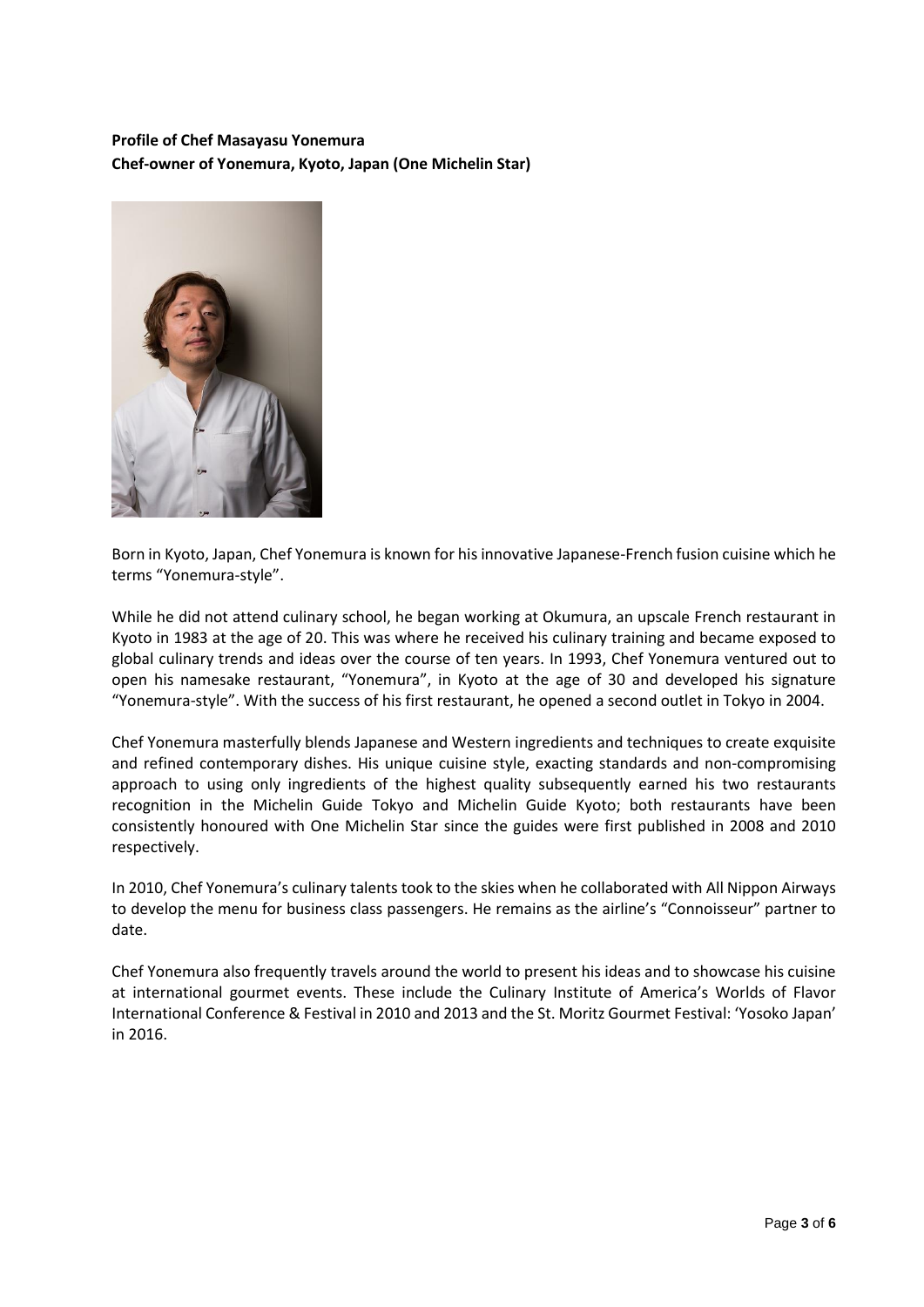## **Profile of Hao Liwen Sake Reviewer for Robert Parker Wine Advocate**



Born in Xi'An and raised in Shanghai, China, Liwen started his career as a marketer in multinational companies. His first wine job was working for ASC, the biggest wine importer in China, from 2004. During his eight-year period with the company, Liwen's role ranged from marketing officer to a wine educator and writer. From 2009, Liwen has starred in the Chinese wine education video "Wine Connoisseur", to bring the wine knowledge to audiences in a fun way. Today the series of his videos has more than one million viewers and is posted on China's most popular video websites. In 2012, he worked as the Editorin-Chief for WinePress magazine, one of the most influential wine magazines in China. In 2014, Liwen founded his own wine education school, and assumed the role of Brand Ambassador for Decanter Shanghai Fine Wine Encounter. In 2010, together with Chantal Chi, he wrote his first book, "Whys in Wine", sharing the answers for the most common questions Chinese wine drinkers have. At the beginning of 2014, his second book, "The Footprints in the Vineyards", was launched in China.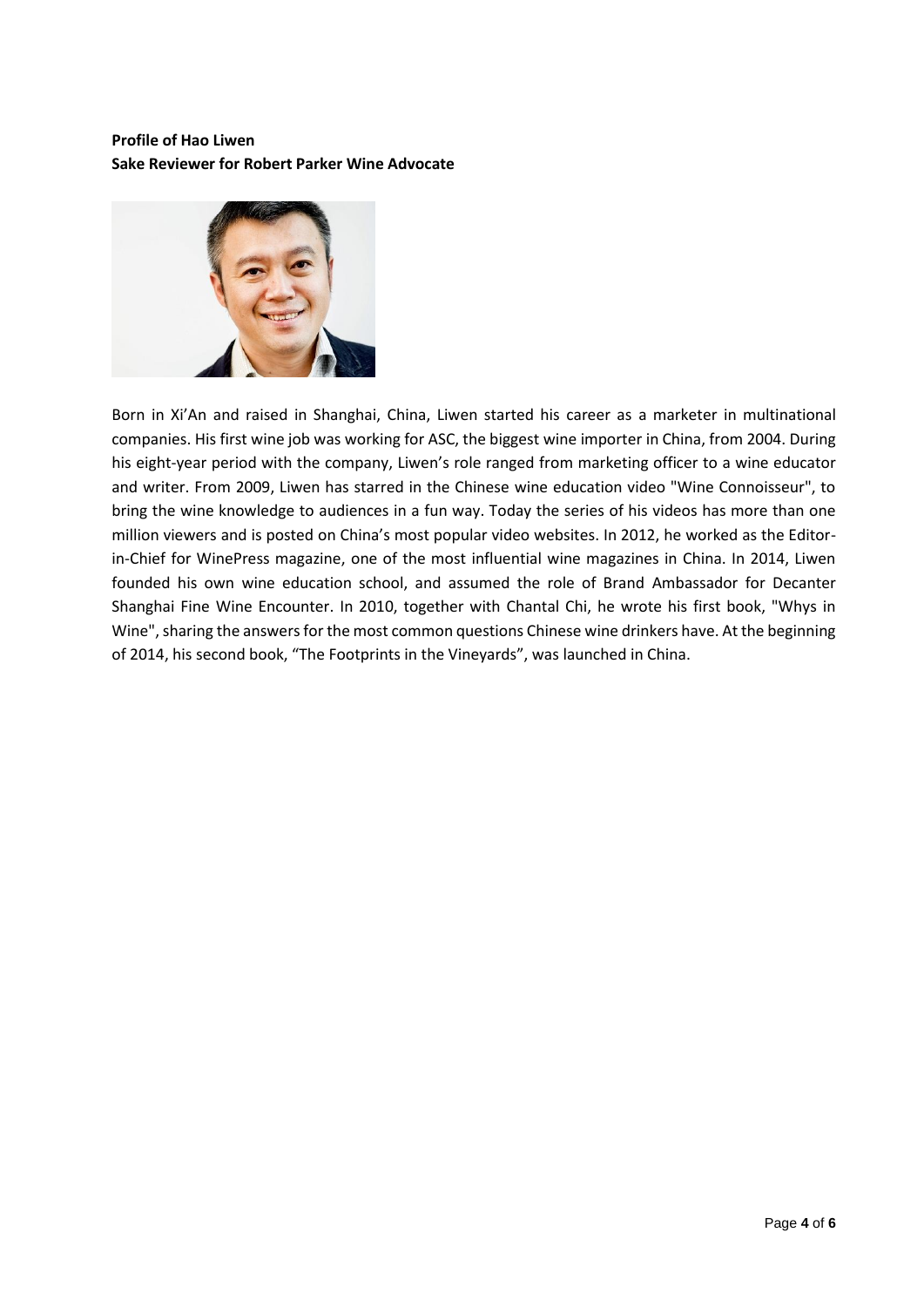#### **ABOUT RESORTS WORLD SENTOSA**

Resorts World Sentosa (RWS), Asia's ultimate lifestyle destination resort, is located on Singapore's resort island of Sentosa. Spanning 49 hectares, RWS is home to four world-class attractions including Universal Studios Singapore, S.E.A. Aquarium, Dolphin Island and Adventure Cove Waterpark. Other attractions include the Asian flagship of a world-renowned destination spa, a casino, six unique hotels and the Resorts World Convention Centre. With the most number of Michelin stars in one destination, RWS offers award-winning dining experiences at renowned celebrity chef restaurants, establishing itself as a key player in Singapore's vibrant and diverse dining scene. The integrated resort also offers world-class entertainment, from original resident productions to concerts and public shows such as the Crane Dance and the Lake of Dreams. RWS has been named "Best Integrated Resort" since 2011 for five consecutive years at the TTG Travel Awards which recognises the best of Asia-Pacific's travel industry.

RWS is wholly owned by Genting Singapore, a company of the Genting Group. For more information, please visit [www.rwsentosa.com.](http://www.rwsentosa.com/)

**16** / ResortsWorldatSentosa **@** @ rwsentosa #rwsdining #ArtAtCurate www.rwsentosablog.com

#### **ABOUT CURATE**

CURATE, the latest addition to the Resorts World Sentosa (RWS) culinary experience, provides a perennial stage exclusively for visiting Michelin chefs from around the world to showcase their finest culinary creations. It is Asia's first restaurant, located at RWS, dedicated to showcasing the Michelin star experience. Organised in partnership with Michelin Guide Singapore and Robert Parker Wine Advocate since 2016, the *Art at Curate* 2017 dining series will feature four guest chefs from Michelin-starred restaurants in Asia and Europe. The gastronomic experience at CURATE is further complemented by an extraordinary wine cellar that houses a prized collection of 365 highly rated labels. For more information, please visit [www.rwsentosa.com/curate.](http://www.rwsentosa.com/curate)

#### **MEDIA CONTACTS**

**Resorts World Sentosa** Chloe Li Tel: +65 6577 9759 Email[: chloe.myli@rwsentosa.com](mailto:chloe.myli@rwsentosa.com) **Ogilvy Public Relations (for Resorts World Sentosa)**  Jianle Liu Tel: +65 6395 3114 Email: [jianle.liu@ogilvy.com](mailto:jianle.liu@ogilvy.com)